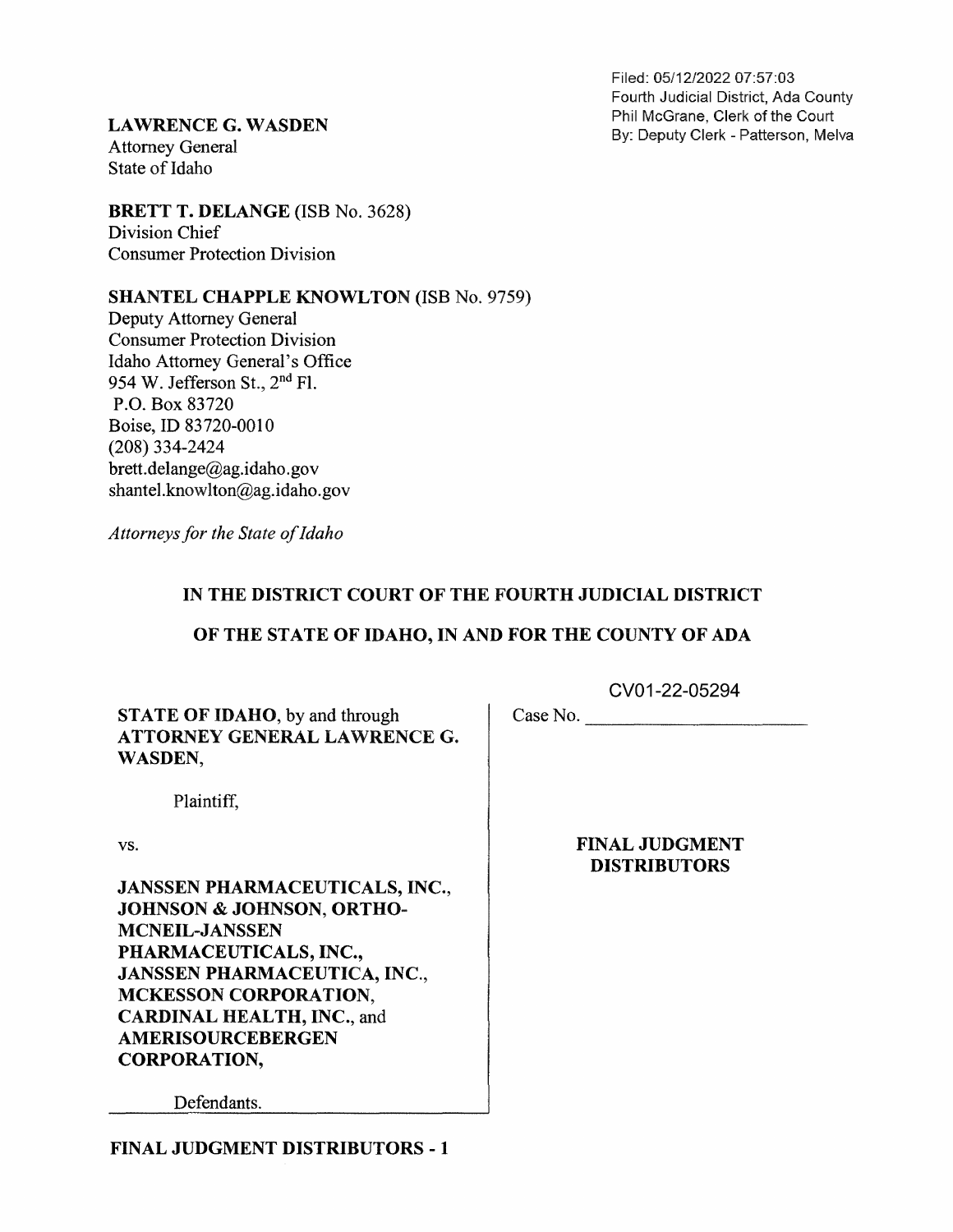## JUDGMENT IS ENTERED AS FOLLOWS:

Pursuant to Idaho Code  $\S$  48-606, the terms and conditions of the Distributor Consent Judgment, which this Court has approved, finally resolve all claims and constitute the relief to which the State of Idaho and Distributor Defendants (McKesson Corporation; Cardinal Health, Inc.; and AmerisourceBergen Corporation) are entitled in this action. This Court is retaining jurisdiction only to the extent provided in the Distributor Consent Judgment and its exhibits.

5/11/2022 4:39:16 PM

DATE DISTRICTIUDGE